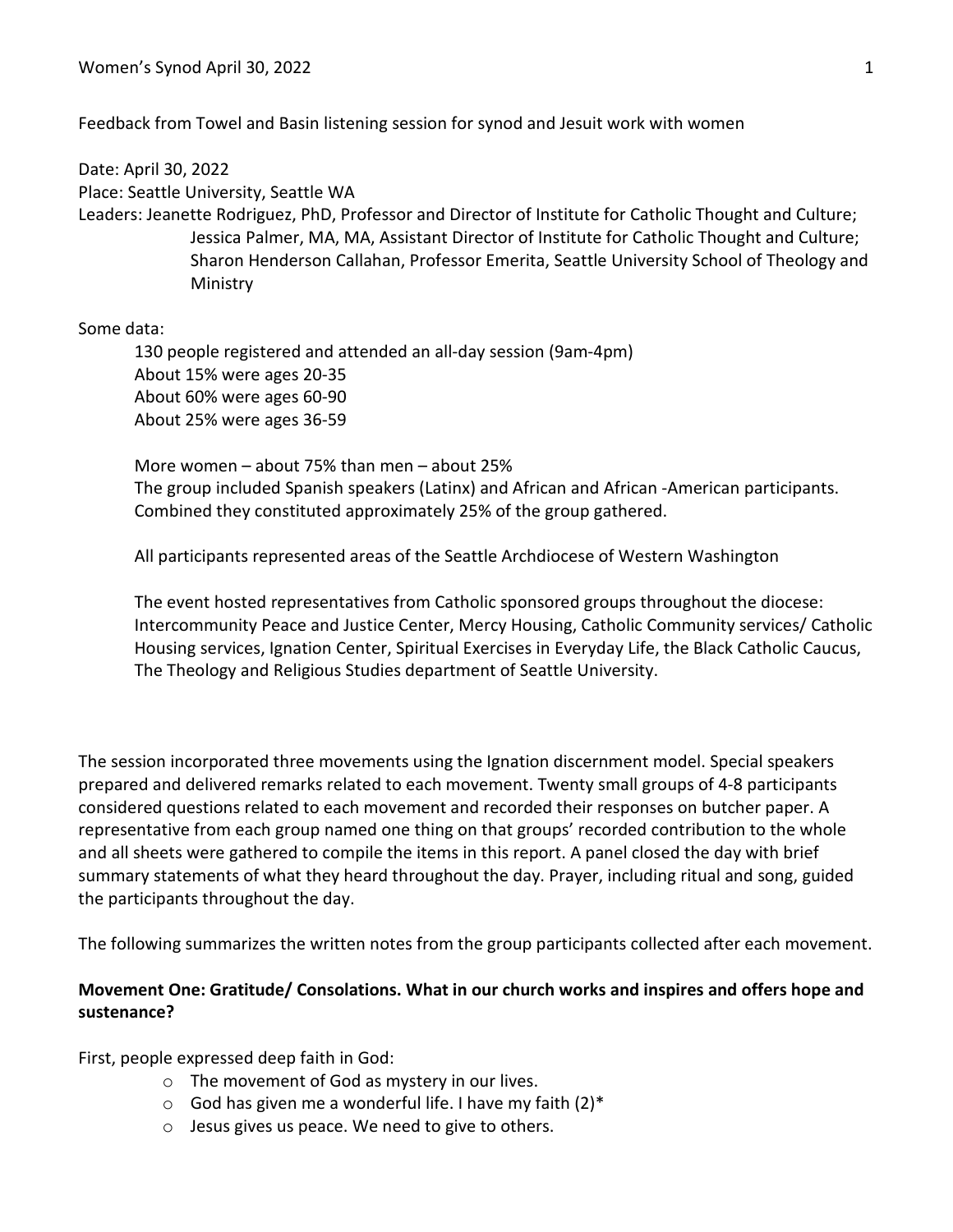- $\circ$  Jesus, his teachings and Bible (2)
- o We have confidence in the Holy Spirit
- o Doing everything for God's glory; nothing without God

They also identified the church as home, community, our place in the world:

- $\circ$  We find the Catholic Church our home, it is our place of peach, our second home. It is community (7)
- $\circ$  The church is my saving grace
- o I want to be a better Catholic
- $\circ$  As a mother I want to give the gift of this faith to my children. Family is so important (5) Life is so much better when you have God. Connections need to be intergenerationalinclude youth who are passionate about issues. (2)
- $\circ$  The priest is always there, I pray for priests.
- o I'm loyal because of the nuns. They saved my live (from domestic abuse).

They further acknowledged the kind of life they live with subsets related to:

Prayer and spirituality

- Eucharist  $(3)$
- $\blacksquare$  Liturgy (5)
- **Forgiveness of sin**
- Moral life and learning from past in faith development (2)
- Chorus/ choir/ music (2)
- $\blacksquare$  Theology (2)
- **Mystical tradition- spirit presence; spirituality (2)**
- Spiritual ancestors (3)/ communion of saints
- Exposure to various spiritual traditions in church: Jesuit, Franciscan, Benedictine, Dominican, etc.
- If victims of sexual abuse don't lose hope, how can I?
- **The spiritual exercises**
- **Spiritual direction (2)**

Social justice tradition

- **Tradition of justice- social justice teachings; connection to the world; (7)**
- **Prophets**
- **Direct contact with folks on the margins; resources for those in need; food** security; helping others

Transformation through the work of the Spirit in the church through its leaders and documents

- $\blacksquare$  Vatican II (3)
- *Laudato Si-(* 3) comment: God has a sense of humor. . . nature is a living book of the secrets of the universe. . . open up and enjoy."
- **Pope Francis re-emphasizing Vatican II hope in the Spirit moving in our Church; a** hope for change
- **Pope Francis- the Eucharist is not the food of saints, but the food of sinners!**
- The synod- opens to listening and honest story sharing (4)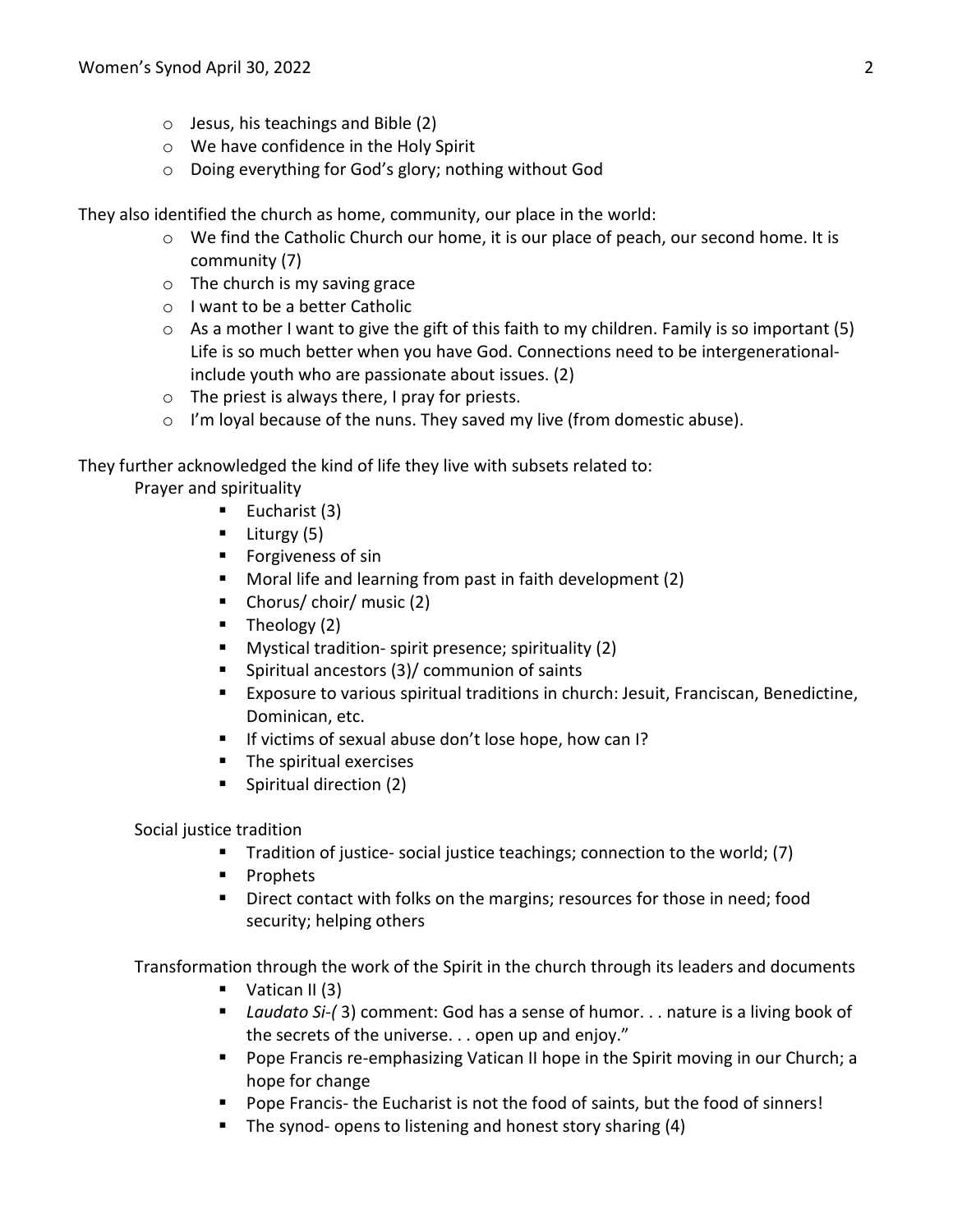They valued small groups- lots of women groups, ministries, and potential service and leadership

- Small groups that share faith, discernment, questions, stories, prayer, moments of light and pain and struggle and call for vulnerability; being supported by those who invoke the Holy Spirit (5)
- $\circ$  Small groups of women; their stories (5); Jesus' first words to disciples after death "woman!" women see and respond; grandmothers, lay women leaders, women's bodies; lay women preaching
- o Ministry by, for and with women- their contributions (5)

They imagined the Church as a "big tent" that expands while also holding the tension of expansion and selection:

- o Being a big tent: Welcoming the stranger; love and accept others who are different- we can all learn from each other; expanded dialogue among people of no faith and different faiths (6)
- $\circ$  Non-traditional ways are welcome- express religion your way with open mindedness radiating inclusion (3)
- o The Church is Us and I feel support from Church, priest, family and Holy Spirit.

Many of the people who gathered are people who have loved and served communities through their entire lives. They know they are the church. They mourned for the loss of the Vatican II vision that invited them to use their gifts well for the whole people of God. While they focused on gratitude, they acknowledged the cost- children distant from church is a major source of grief and loss. In some instances they searched hard for things that kept them faithful, and as you can see, they found the core identity of their faith: trust in the work of God through the Spirit; sharing faith and life with others in small communities and in their parishes; practicing their own sources of spiritual sustenance, including sacraments; and depending on their peers, priests and nuns for guidance and support.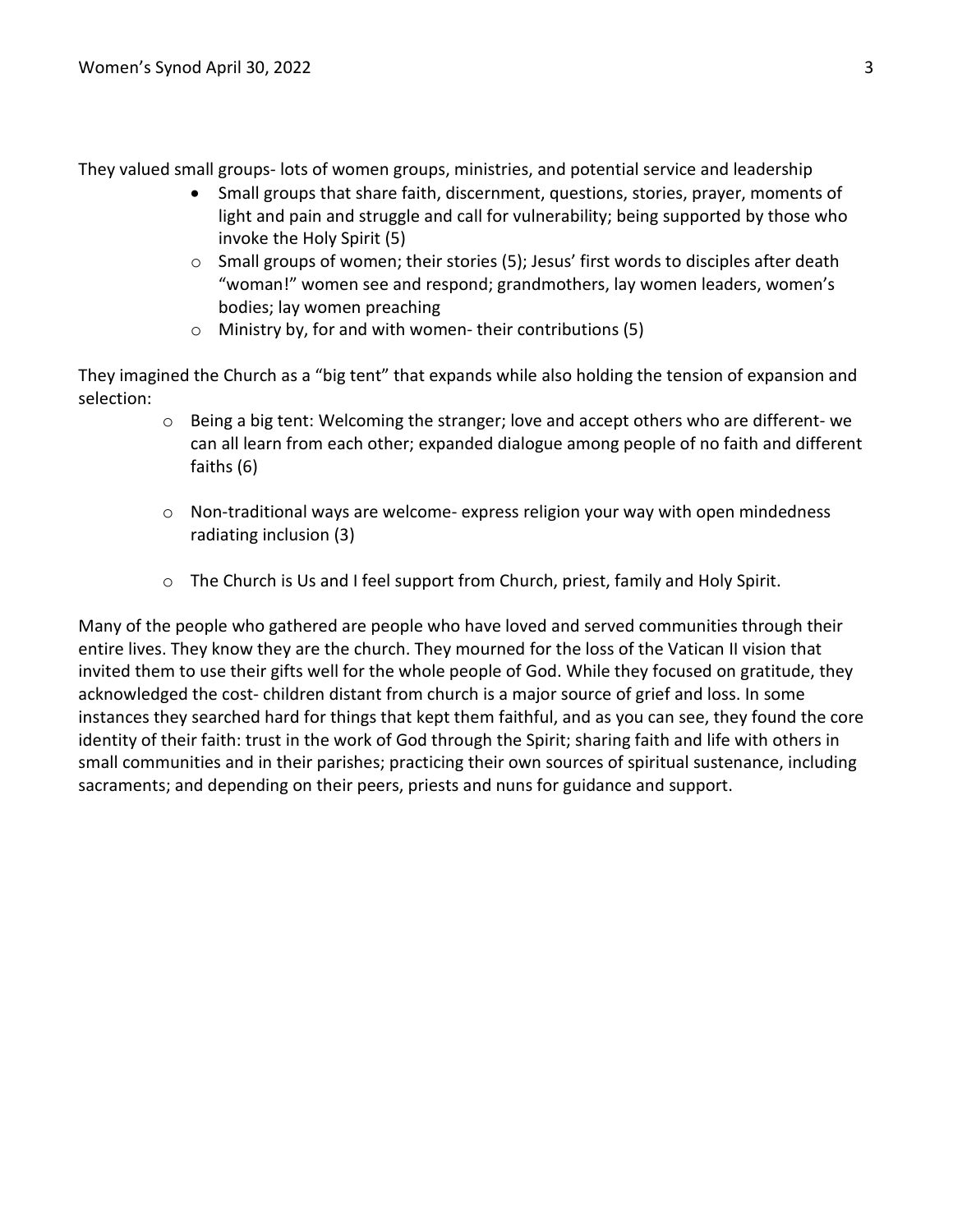## **Movement Two: Desolation. What in our church causes anxiety, fear, desolation? What needs to be addressed so that the church (and Jesuit institutions) more adequately reflect God in our midst?**

One group wrote: "we feel resigned and it leads us to numbness and closing down. It could have been otherwise." Another simple wrote "the Church must change!! And it will change whether the leadership cooperates or not." Several declared "the church, the Jesuits, just don't understand women. They don't get us!" Finally, all deeply mourn the insensitivity to the impact of the pedophilia crisis. "these are our children, grandchildren, nieces, nephews, brothers and sisters! How could the church prioritize it's own structure and reputation over the deep wound of abuse perpetrated on the thousands of children, men and women around the world?" These statements capture the tone of the items listed below.

People called for more dialogue and refined teachings on several critical issues in today's world. The teachings are impacted by emerging understanding of what it is to be human, yet they remain rooted in ancient understandings. The main issues concern the lack of acknowledgement related to understanding what it is to be human in today's world. Thus, the church's rejection and designation as sinful great numbers of people: divorced and remarried, LGBTQ, women. The pain women and men expressed at being considered 75% of what the ancients (Aristotle and Aquinas) considered the ideal of human- white western European male. The same exclusion applied to BIPOC peoples with the resulting issues of slavery, schools for indigenous, and closing of parishes related to BIPOC congregants more prevalent than those related to majority white populations. The people hope to see more enlightened teaching based on current understandings:

- $\circ$  The church's stand on the humanity (NOT DEPRAVITY!) of the GLBTQA++ community (8)
- $\circ$  Instead of looking back 2000 years, look to today and forward to transformation (6)
- $\circ$  The Church seems to have an entrenched opposition to change and thus becomes unwelcoming; as one person stated: we don't practice the small "c" of catholic.
- $\circ$  Divorce and remarriage should not leave people without access to sacraments (2) "mommy why can't you go to communion?"
- o The Church has changed rituals and language and it seems the movement is backward rather than forward or inclusive (2)
- $\circ$  Instead of a preferential option for the poor, we see a preferential option for the wealthy, privileged, and male
- o The church's stand on abortion
- o Lack of inclusiveness of vocations- women, LGBTQ, Married people (6)
- $\circ$  Exclusion for LGBTQ and peoples of color (4) Black women and Native Americans experience constant desolation (3).
- o Need to reconcile for past sins: racism, Native schools, pedophilia, oppression of women,
- $\circ$  closing churches, schools, parishes, Archdiocesan services rather than expanding leadership and ordination. Feels as though "the church is killing us." (4)

Significant discussion concerned issues related to power and equality- One said it well "without women's voices the Holy Spirit is not at work fully and completely." Embracing Pope Francis' call to move the church and its priests to the margins as if in a triage world, the people called for the hierarchy to recognize its privilege and power. Sharing stories of deep pain at being excluded from participating in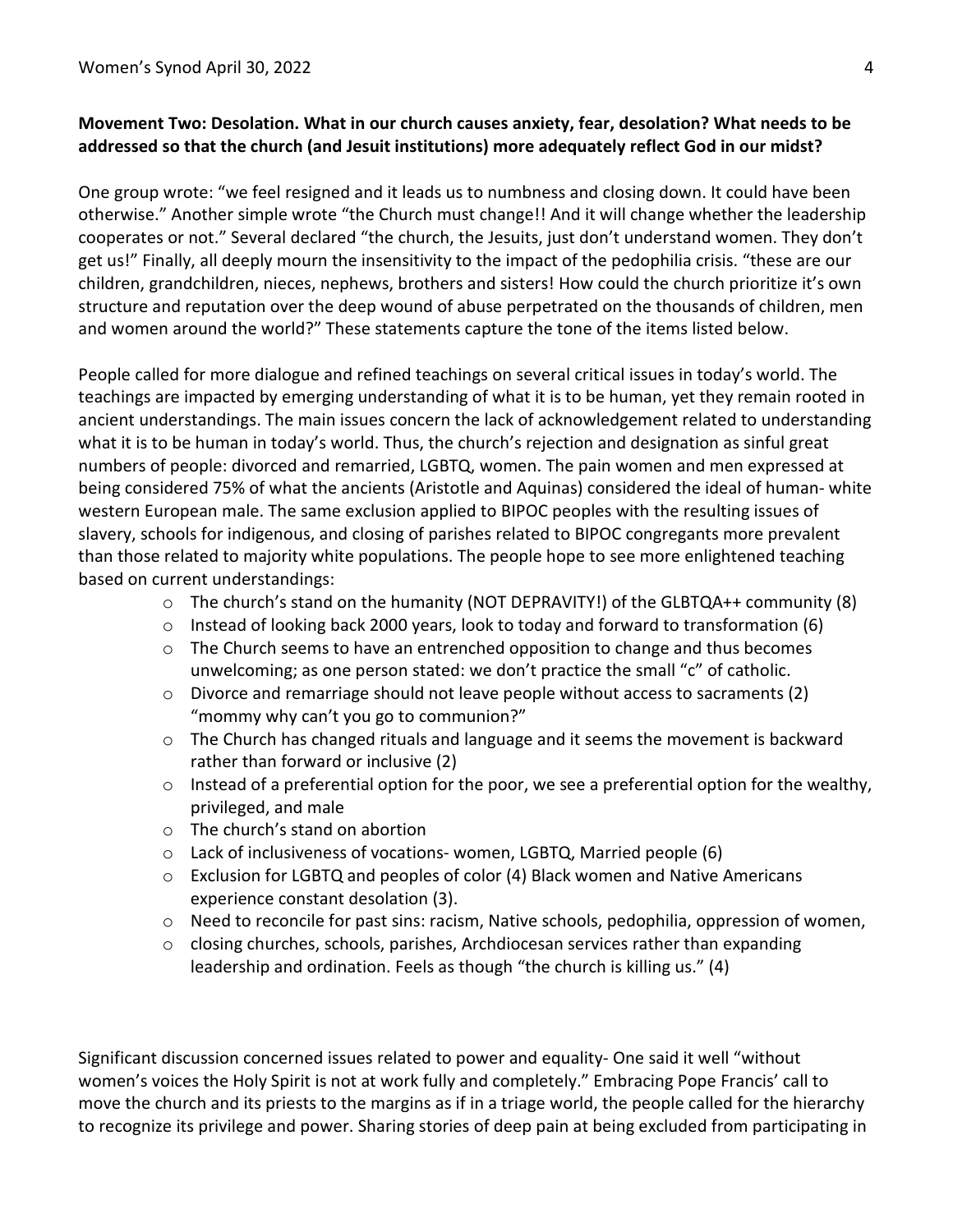the sacraments, contributing gifts and education, and racism and sexism, individuals mourned the current state of the church in the world and in Western Washington. Those in the room knew a church of hope and vision and courage led by Archbishop Hunthausen post Vatican II. They mourned the loss of leadership and care.

- $\circ$  Several noted that we are all made in the image of God. Yet, some are more privileged with power bestowed by the Church. Many feel desolation in relation to this unequal distribution of power and privilege. One person's question contemplates the loss of some if all are equal: Who loses power if all are equal and treated that way in the Church? Another comment responds that "Organized religion and dogma are not inclusive". Within this discussion, people agreed that "Dualism needs to go- we live in a non-binary universe."
- $\circ$  The Church practices and laws privilege men and oppress women; Archbishop Brunett (retired and deceased from Seattle Archdiocese) claimed "women are just a server" and "women do not have a role in the Church." Yet we argue that "God is not a white male!"
- $\circ$  Not ordaining women discourages over half the faithful (9) We need to use the gifts of the 99 as well as the one. The Spirit gifts all of us as images of God. We are not a male only Church, thus women need equal voice, power, leadership; the patriarchy excludes (5) Another mourned in despair "My voice does not matter so why bother?"
- $\circ$  Indeed, Eve is not the first and key sinner- it's a story! Thus, women are not by definition more egregious sinners than men. Women are not impure by nature- even though clerics, theologies and even those canonized as Doctors of the Church claim, teach and believe women are sinful and impure by nature. The theologies that demean and relegate women to "75%" of maleness encourage all to believe this and act accordingly. There is a total lack of understanding women's experience (4) the church doesn't recognize how the Spirit works in women.
- o The Church needs to get rid of the "cult of virginity."

Some spoke of the restrictions of their perception of narrow walls closing the church. Specifically the pedophilia scandal and the closing of the hierarchical structures to protect the hierarchy not the people of God resounded throughout the discussion.

- $\circ$  Clericalism has to go (6) Anti-Vatican II movements narrow the Church (2) even new priests retrenched in pre-Vatican preparation and theology. Change the structure, not the people (6);The hierarchy remains removed from the poor and doesn't hear the smallest voices (5) We experience dead silence when people try to contact the hierarchy or speak. When we try to contact priests or the Chancery we get no response. Our new priests have no relevance to our experience and lack ability to engage social teaching. Indeed, most of them lack social skills and ability to engage as humans with humans.
- o The pedophilia scandal continues to scandalize and names the hierarchy as the source of deception- so lack of trust (5) This lack of trust impacts priests and bishops and the laity sees them as desolate (3) more about butts in pews than building reign of God. They seem to be cowards. They are more concerned about raising money to pay for priests to have retirements than to help the people in the pew have access to sacraments. Fear seems to motivate the hierarchy and restricts their ability to move with the Holy Spirit. The US bishops politicizing our faith. Access to Eucharist is not a conformance weapon (3) Our young people can't find a place in our Church (4)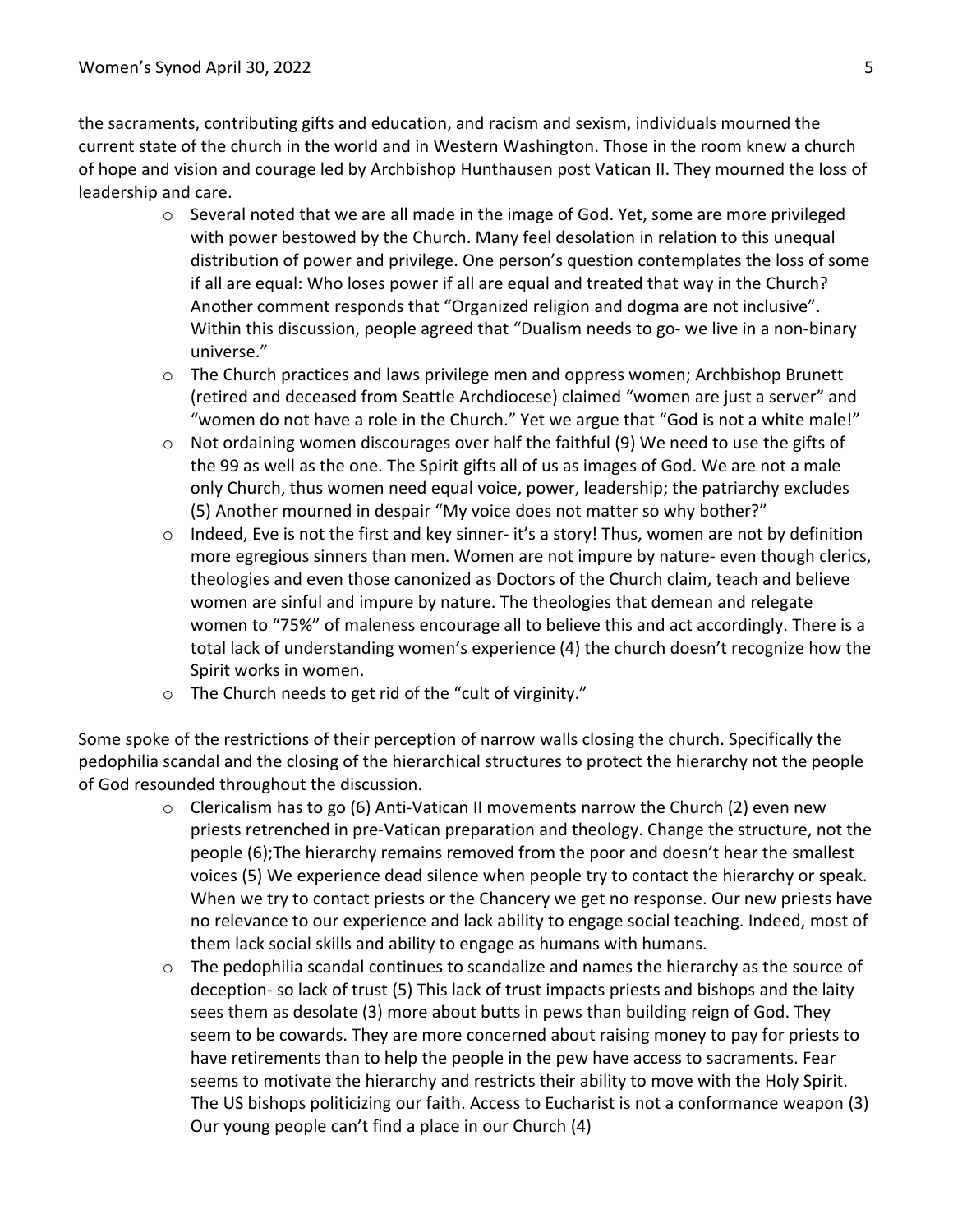Some spoke of personal desolation: they mourn the loss of young people; violence, drug and alcohol abuse, mental health issues, and hunger for something more than consumerism. They acknowledged that socio-economic strata divides the community of faith and also note that the hierarchy lives in privilege, while Pope Francis tries to live with the people. They want the leaders of our church to walk the talk.

## **Movement Three: Hope/ Action. What in our church (Jesuit institutions) offer hope for the future? What can we do to ensure that these organizations move toward the call of God for holiness? Love? Peace? Joy?**

One group wrote: "None of us can do this alone. Do not put so much on a few. Let each small light become a blazing fire." In agreement with this statement, several groups mentioned the willingness to develop community and small groups. They offered ideas for the diocese and the Jesuits to pursue with them: opportunities for More Involvement and leadership; companionship and small group gatherings (13); invite people in and celebrate their gifts as co-creators of the people of God (13). They felt heard and enlivened with renewed hope that the Church can change.

They agreed they would continue to deepening their spiritual lives to sustain them on a long journey of change and transformation of the Church. They are already practicing self-care that includes interior freedom, self-compassion, hope, remember my worthiness, self- forgiveness, autopoesis is a way of knowing the deepest self- identity both individually and communally (8). They pray and look for ways to discern next steps and act; ask for grace to know and to teach my belief (9) They recognize they need the grace of perseverance and staying in dialogue and conversation and are willing to go more deeply inside seeking Christ; especially in moments of crisis; be honest and transparent and inclusive.

Embracing the spiritual richness of the Church, they named several treasures for renewal they practice and hope the diocese and Jesuit leaders will continue to provide and expand:

- Spend time in nature (Thomas Berry steps in new creation- Teilhard de Chardin) Cosmos, living life in land(7)
- We need to ask, what needs to die in order to birth new life. Thus we are a Good Friday church AND an Easter and Pentecost church (life in the people, spirit of the gospels with new lens, the Spirit dwells in each person. The wind and fire are uncontrollable!)
- Foster the grace of listening- where is the pain?
- Foster the grace of humility to let others lead. Let go of the need to control. Know when to step aside
- Keep on keeping on (9)- baby steps of grounded resilience with patience and courage
- Silence to listen to the Spirit (7) include prayer, meditation
- Softening to be present to the Now (3)
- Loving persistence- open to dialogue; we are planting seeds for fruit we may never see (6)
- Make spiritual space. Pray, Listen, Open to the positive, offer grace, expect surprises (8)
- Connect with God, we are from God (4)
- Live more intentionally as living beings of the Gospel. We need to live the change we want. (11)
- Authenticity- loving/ living (2)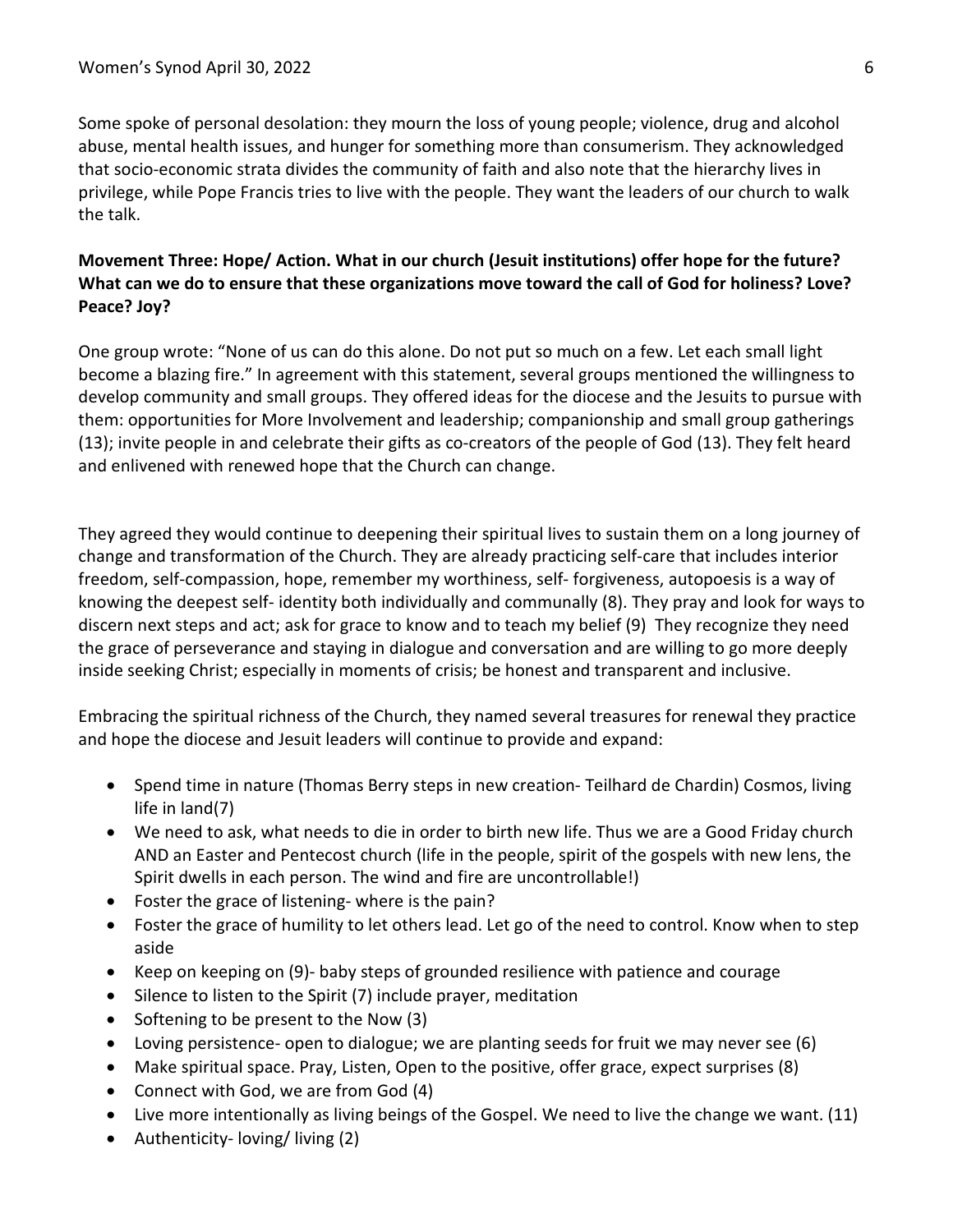- Be wisdom keepers (4)
- Have a more open heart- open to where the Spirit takes you (5)
- Jesus dealt with similar struggles- maintaining integrity, looking to God.

Some groups strategized steps to take to support change in the Church

- Letters to those in authority
- Refuse to stay silent, eg the sexual abuse crisis and eliminate clericalism- courage to truthtell (9)
- Refuse to accept wrong teaching
- Resist binary classifications
- Emphasize the pastoral- not limited to church (2)
- Eucharist for all- not in tabernacle (2)
- Embrace Vatican II teachings fully (3)
- Push limits without waiting for clergy (2)
- Move into home church model- even without knowing exactly how to do it
- Be aware of my own complicity in a sinful church and stop
- Embrace justice and mercy (4)
- Mentor and open space for young leaders.- How old was Jesus when he started his ministry? (6)
- Pope Francis has the "pulse" of the church and the sacraments are for sinners- US! (2) We pray for him (2)
- We are creating new rituals in absence of ordained celibate males.
- Empowerment in the context of Philippian women- make a difference
- Embrace Vatican II (2)
- The synodal process can break divisions, move us forward and open us to hear each other. The synod is global and similar issues and understandings are emerging around the world. Practice listening to one another without judgement or blame. Reestablish the practice of seeing the good in each person. (3)
- Stand up for racial justice (4) and all social justice (4) Recognize the generational trauma for Black and indigenous Catholics and move toward solidarity.
- Women are now in the Curia, maybe there is hope for change a break in the pattern of leadership (3)

The process allowed people to think through how they were contributing to their own spiritual and ecclesial health as well as ways they could move others to do the same. While the list is long and varied, it represents hope and commitment as well as longing for support and understanding. The group remembers a time in the 1970s through the mid 1990s, when the Archdiocese of Seattle offered significant support to lay ecclesial ministers and parishes. The lacuna in the diocese now impacts every parish and the people gathered harbor longing for a more responsive priestly and hierarchical understanding. The pedophilia crisis impacts everything. The deep wound is not healed and remains festering underneath everything else. The "business as usual" operation of the diocese with unabashed closing of parishes and placing priests with no social skills or understanding of the people in parishes confirms a hierarchy completely removed from the people it serves. The hierarchical focus on language, priestly gestures, kneeling and other liturgical movement, as well as meeting individual bishops' criteria for faithfulness in sacraments, rather than on people and reconciliation and repentance and renewal of life in Christ continues to scandalize and divide members of the church. This gathering welcomed past